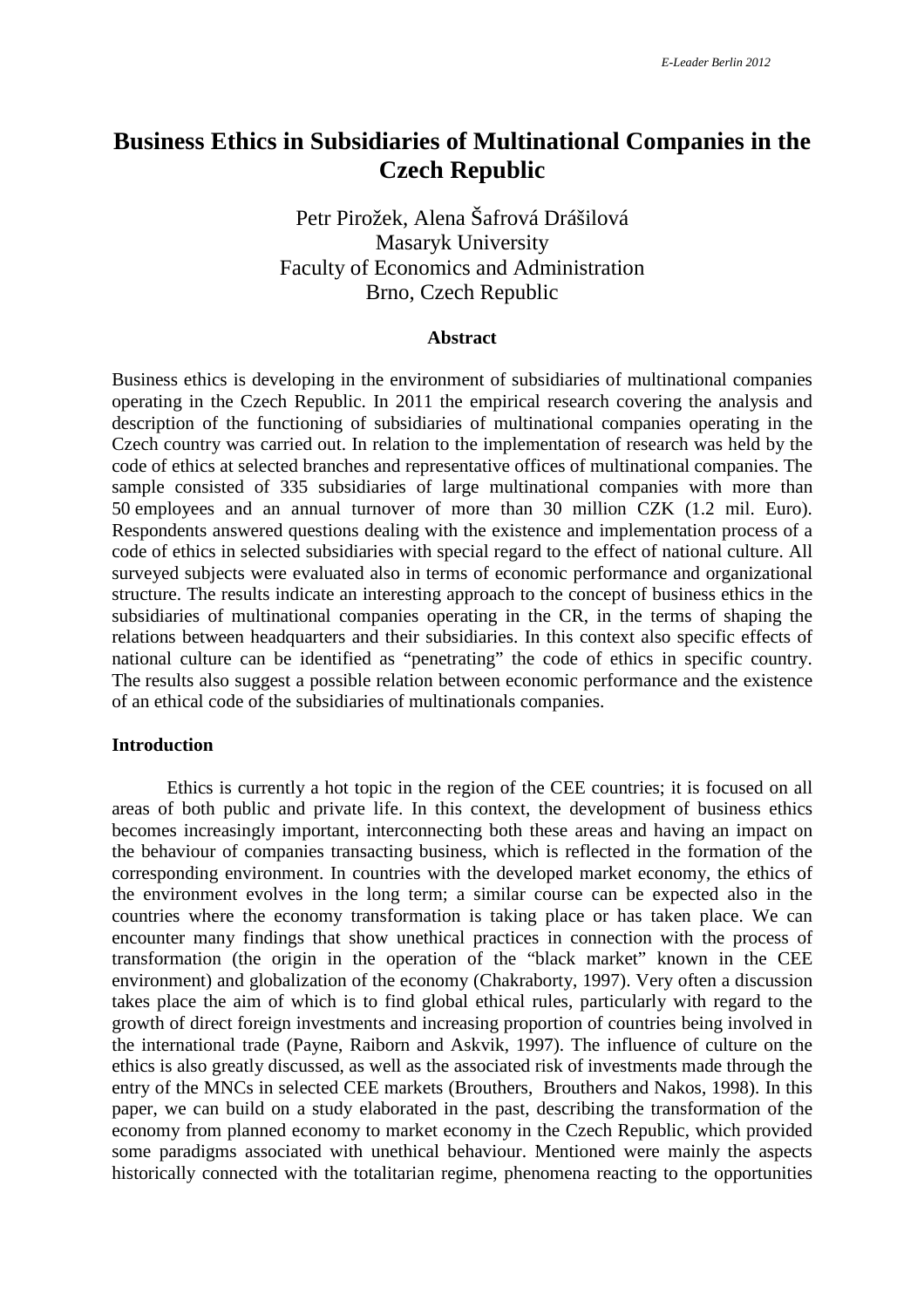and moral hazards of the transformation of the economy (embezzlement), and last but not least the initial shortcomings of the market system itself (Bohatá 1997). It was assumed that the shortcomings of the newly created market system would be adjusted to standard conditions after building a fully functioning market environment and the legal framework and after the integration of the CR into the international structures, especially EU. This was also shown by some other researches that outlined the issue of economic and ethical attitudes of CEE citizens (Padelford and White 2010).

Multinational companies (hereinafter MNC/MNCs) are important elements of well operating market environments, which mediate the involvement of the country in international structures. Their other benefits include their contribution to the culture and business ethics in the given country (Barker, Cobb, 1999). This is closely related to the issue currently dealt with, which covers social aspects of the MNC personnel policy, ambiguity of values, behaviour in the international environment and the broader concept of ethics derived therefrom, which also includes interest groups cooperating with MNCs (Banai and Sama, 2000;Elms, 2006). In the overall evaluation of current perception, a positive view prevails of MNCs activities in CEE host countries; the only objection is an inadequate exploration of possible negative impacts influencing local interest groups (Meyer, 2004). In this context, attention is paid mainly to the international code of ethics (Schwartz, 2005). The complexity of this problem with regard to the international environment, however, shows the difficulty of creating a universally usable code of ethics for MNCs (Winkler and Remisova, 2007). Some works suggest the union of all aspects focused on social goals, social and ethical norms and cultural values that reflect the global market environment (Asgary and Mitschow, 2002). Deeper findings suggest that the requirements of domestic and host countries in terms of ethical expectations are adjusted to each other through the institutionalized role of MNCs (Tan and Wang 2011); nevertheless, the actual process of transferring corporate codes of ethics within MNCs and the way they influence the behaviour of organizations is not yet adequately described (Helin and Sandström, 2007). This is evidenced also by the results investigating the differences in corporate cultures in politically developed countries with regard to the transfer and implementation of codes of ethics, where the CEE countries are not yet included (Scholtens and Lammertjan Dam, 2007).

In the light of this knowledge, research took place in the Czech Republic in 2011, focusing on the activity of MNC subsidiaries in the environment of the CR, and one of the areas of interest was the investigation of business ethics (Blažek, 2011). The research was directed at a comprehensive description and analysis of the behaviour of subsidiaries of multinational companies operating in the environment of the CR. It focused on the areas of the establishment of the subsidiary in the Czech Republic, organizational structure of the subsidiary and of the whole multinational company, on the cooperation, knowledge and innovation, ethics and implementation of strategy.

## **Research methodology**

The methods of qualitative and quantitative research were used, which included 3 sets of subsidiaries of companies - a population, a sample in which a survey by questionnaire was conducted, and a sample associated with the elaboration of an empirical study. The population contained 2,509 subsidiaries of multinational companies operating in the CR and meeting the parameters of size (50 and more employees), legal form (joint-stock companies and limited liability companies) and the origin of registered capital (full or partial share of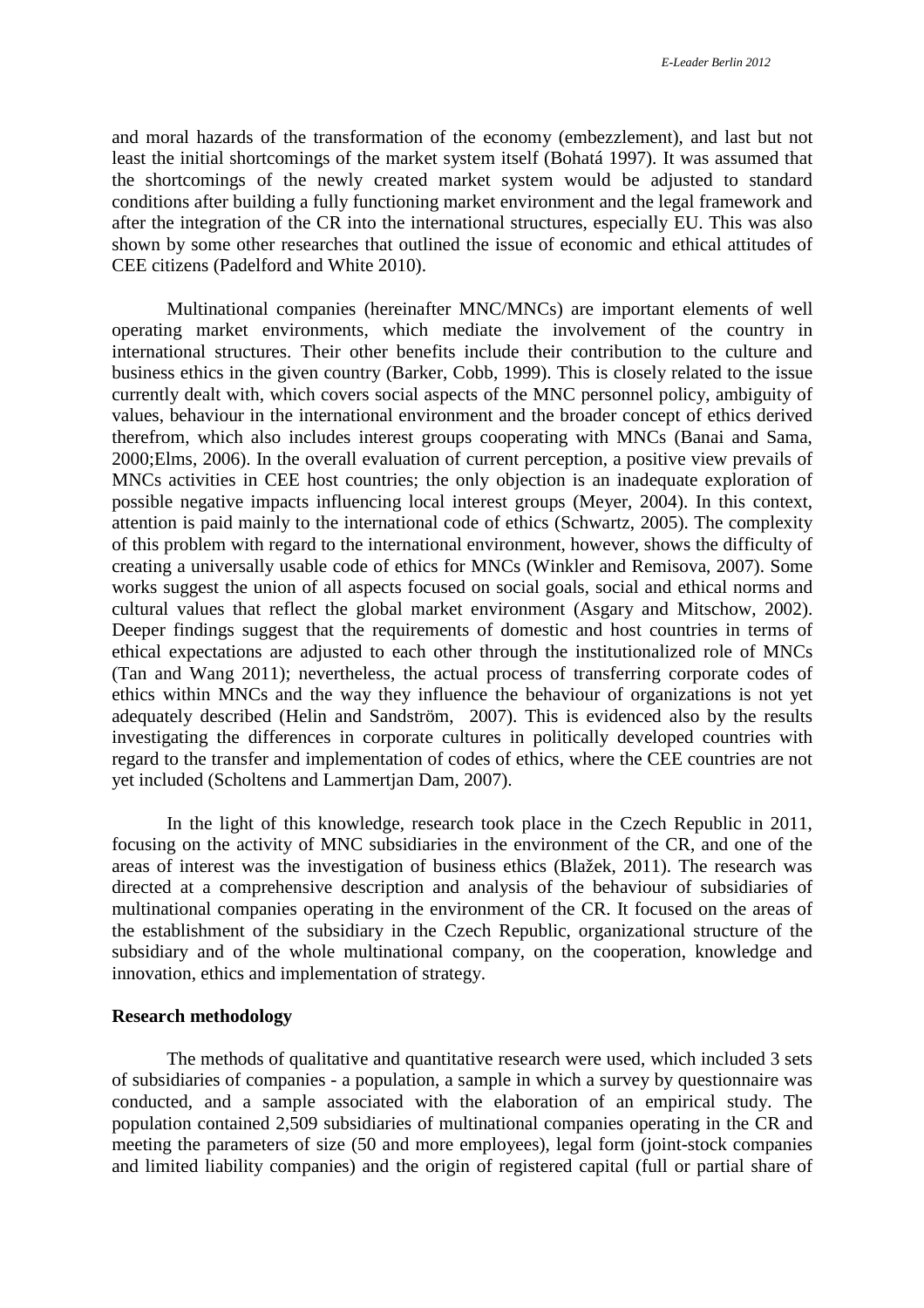foreign capital in the registered capital). The subject of the paper was a sample of 335 MNC subsidiaries arising from the population by self-selection. The said companies participated in the survey by questionnaire, which covered issues related to the formation and implementation of the code of ethics from the head office to the subsidiary and the effect of the national culture on the culture of the MNC subsidiary. The results obtained were verified through a set of 10 MNC subsidiaries, where empirical enquiries were conducted including a controlled interview with a senior manager of the subsidiary and the processing of received internal materials.

Given the primary role of the survey by questionnaire in the presentation of the results obtained, it is necessary to briefly introduce the method and realization of this research. Four hundred and three MNC subsidiaries participated in the survey; however, 68 of them did not meet the basic conditions of the multinational company's subsidiary (size, legal form), or were in the stage of bankruptcy of liquidation. These companies were not included in the sample. The sample consisted of 335 MNC subsidiaries, which represented 13.35% of the population introduced. From an industry point of view, most represented were MNC subsidiaries in industry sector C - processing industry (59%), G - wholesale and retail; repairs and maintenance of motor vehicles (13%), M - professional, scientific and technical activities (6%), and sector J - information and communication activities (4%). Eighty-two percent of the surveyed MNC subsidiaries fell within the said most important industry sectors of the sample.

In brief presentation of the sample we can state that the proportion of the size of the subsidiaries by the number of employees was as follows: from 50 to 99 employees - 24.2%; from 100 to 249 employees - 39.7%; more than 250 employees - 36.1%. In terms of the legal form, the sample was composed of 20% of joint-stock companies and 80% of limited liability companies. In the sample presented, subsidiaries with the registered capital comprising of 100% of foreign capital prevailed (85.1% of MNC subsidiaries) over the subsidiaries with the majority share of foreign capital - over 50% of foreign capital in the registered capital (13.4% of MNC subsidiaries), and subsidiaries with the minority share of foreign capital - less than 50% of foreign capital in the registered capital (1.5% of MNC subsidiaries). Financial performance parameters of the surveyed MNC subsidiaries were also monitored; nevertheless, it needs to be stated that the presented sample was not comprehensive due to the lack of information (missing financial indicators in 68 subsidiaries). On the basis of the comparison of key parameters, the sample can be considered relevant in relation to the population.

Statistical processing of the survey by questionnaire was conducted after the data collection, which took place in cooperation with an external company specialized in the collection of questionnaire data (addressing, data acquisition, processing in a data matrix). After checking the data, they were coded and subjected to a univariate analysis determining the frequency of the occurrence of individual responses. Arithmetic mean, median and standard deviation were also determined. In the following stage, bi-variation analysis was conducted, which examined the frequency and degree of central tendencies of the given area with regard to the industry sector, number of employees and the size of the share of foreign capital in the registered capital.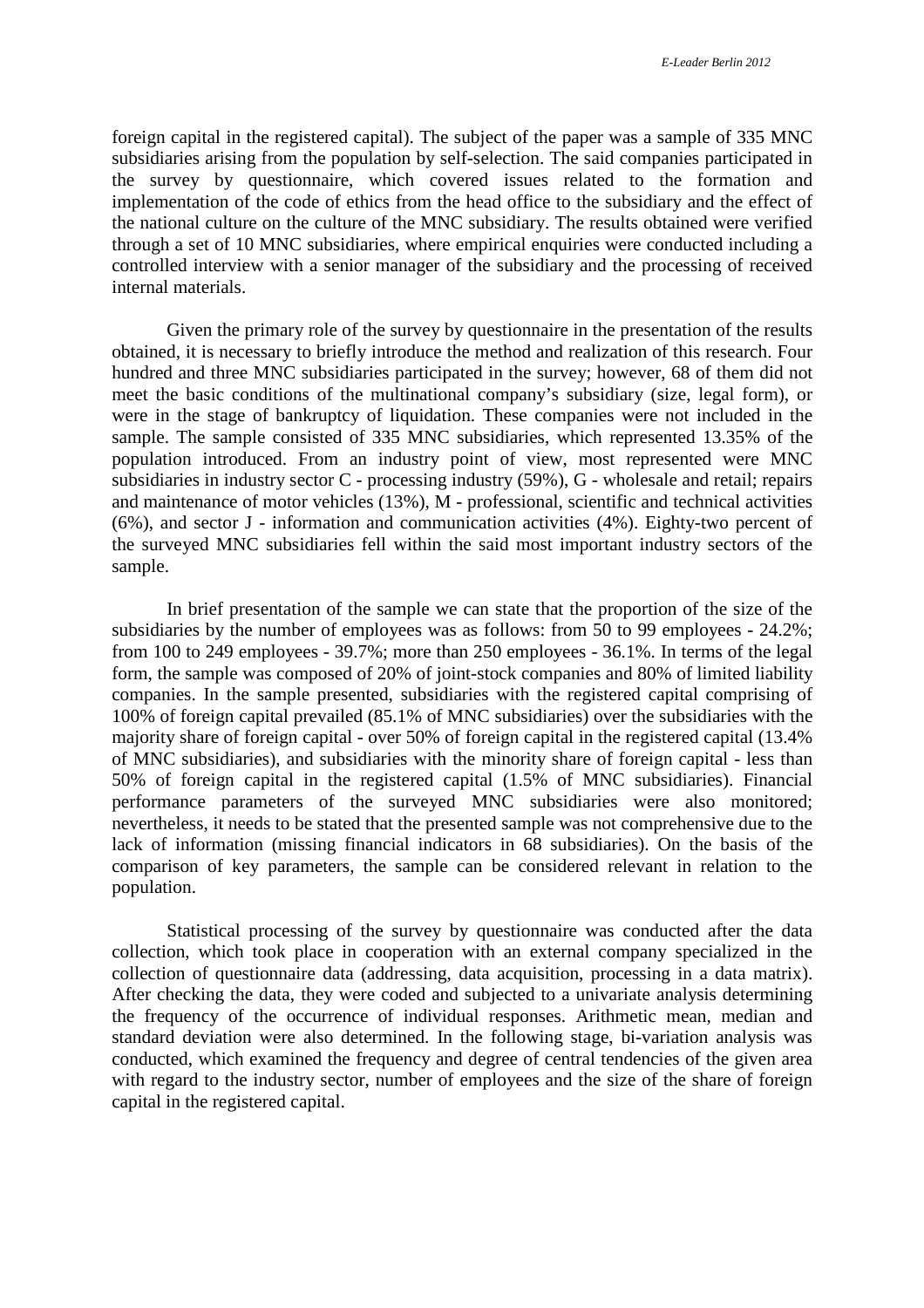#### **Results**

The results obtained show that in MNC subsidiaries, the code of ethics exists and is implemented. In conclusion, the financial performance of MNC subsidiaries is briefly introduced in connection with the existence of the code of ethics.

All reported results are presented with respect to the breakdown used - industry structure, size of subsidiaries in terms of the number of employees and share of foreign capital in the subsidiary's registered capital.

#### *Code of ethics - existence*

The obtained results of the survey by questionnaire demonstrate the knowledge of the code of ethics of almost all (99%) MNC subsidiary managers. Most respondents (68%) confirmed the existence of the code of ethics in the subsidiary. Over 30% of the respondent gave a negative answer to this question.





*Source: Authors* 

In terms of the industry representation, the existence of the code of ethics was demonstrated to varying degrees in all industries. The greatest representation was found in industry sector M - professional, scientific and technical activities with a 95% existence of the code of ethics. This sector was followed by industry sector G - wholesale and retail; repairs and maintenance of motor vehicles with a 75% existence of the code of ethics, and C processing industry, where the existence of the code of ethics was reported in 61% MNC subsidiaries. In terms of the issue of procurement transparency in the CR, we can consider as interesting the result of industry sector F - civil engineering: it confirms the existence of the code of ethics only in 55%.

Enterprises with more than 250 employees have a higher degree of existence of the code of ethics (77%) than other enterprises of different sizes. In enterprises in the size group of 50-99 employees, the existence of the code of ethics appears in 60% of cases, and in the size group of 100-249 employees, the existence of the code of ethics was confirmed by 65% of answers.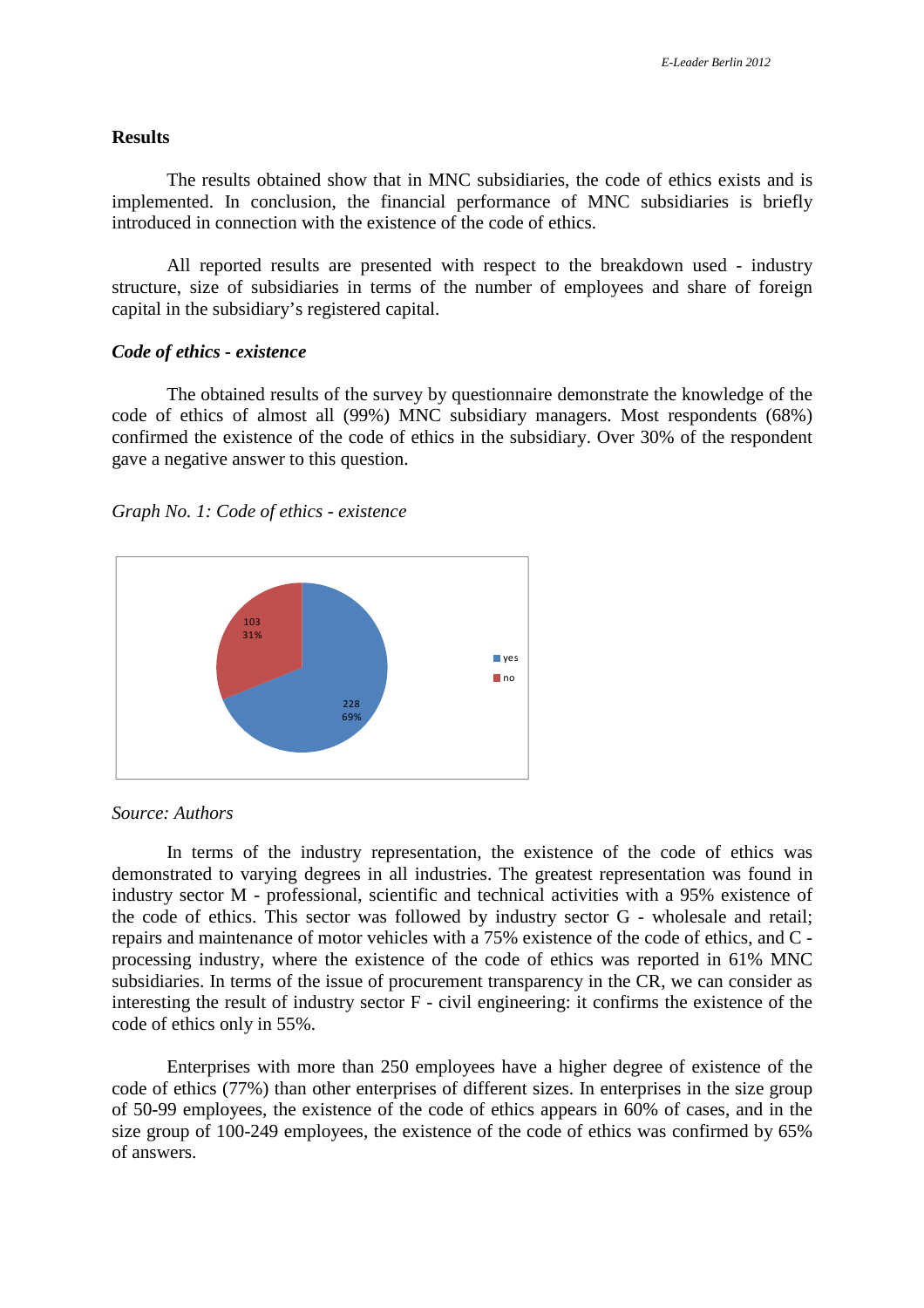The existence of the code of ethics prevails in enterprises 100% owned by foreign entities, where 72% of positive responses were given. Even greater representation of positive answers (80%) was obtained in enterprises with a minority share of a foreign partner (up to 50%). In the category from 50 to 99% of the foreign partner ownership, the existence of the code of ethics was found only in 53% of enterprises.

### *Implementation of the code of ethics*

The formation of the code of ethics was confirmed by 67% of respondents of the sample, i.e. by a nearly 100% of enterprises that are recruited from the group of MNC subsidiaries having the code of ethics. Of them, the majority of respondents (56.4%) state that the already existing code used by the head office was transferred to the MNC subsidiaries (1). Over 23% of respondents state that the code of ethics was taken over from the group and adapted to the local conditions; 19.6% of respondents say that the document was initiated and processed on the basis of the conditions of the local environment. Less than one percent indicates the formation of the code of ethics by other means.



*Graph No. 2 Implementation of the code of ethics* 

## *Source: Authors*

In different selected industries the proportion of the codes of ethics completely taken over from the head office varies. In industry sector M - professional, scientific and technical activities, the take-over of the code of ethics from abroad prevails with 58% over 32% of responses in which the code of ethics was taken over from abroad and adapted to local conditions. In industry sector G - wholesale and retail; repairs and maintenance of motor vehicles, the code of ethics was taken over from abroad in 44%; 13% of responses confirm that the code of ethics was taken from abroad and adapted to local conditions. A significant number of responses (13%) stated that the code of ethics was prepared by the subsidiary itself.

A similar result of the elaboration of the code of ethics by the subsidiary itself (13%) applies to industry sector C - processing industry. In this industry sector, similarly dominated is the take-over of the code of ethics from abroad (30%), or its take-over and adaptation to local conditions, which accounts for 15% responses.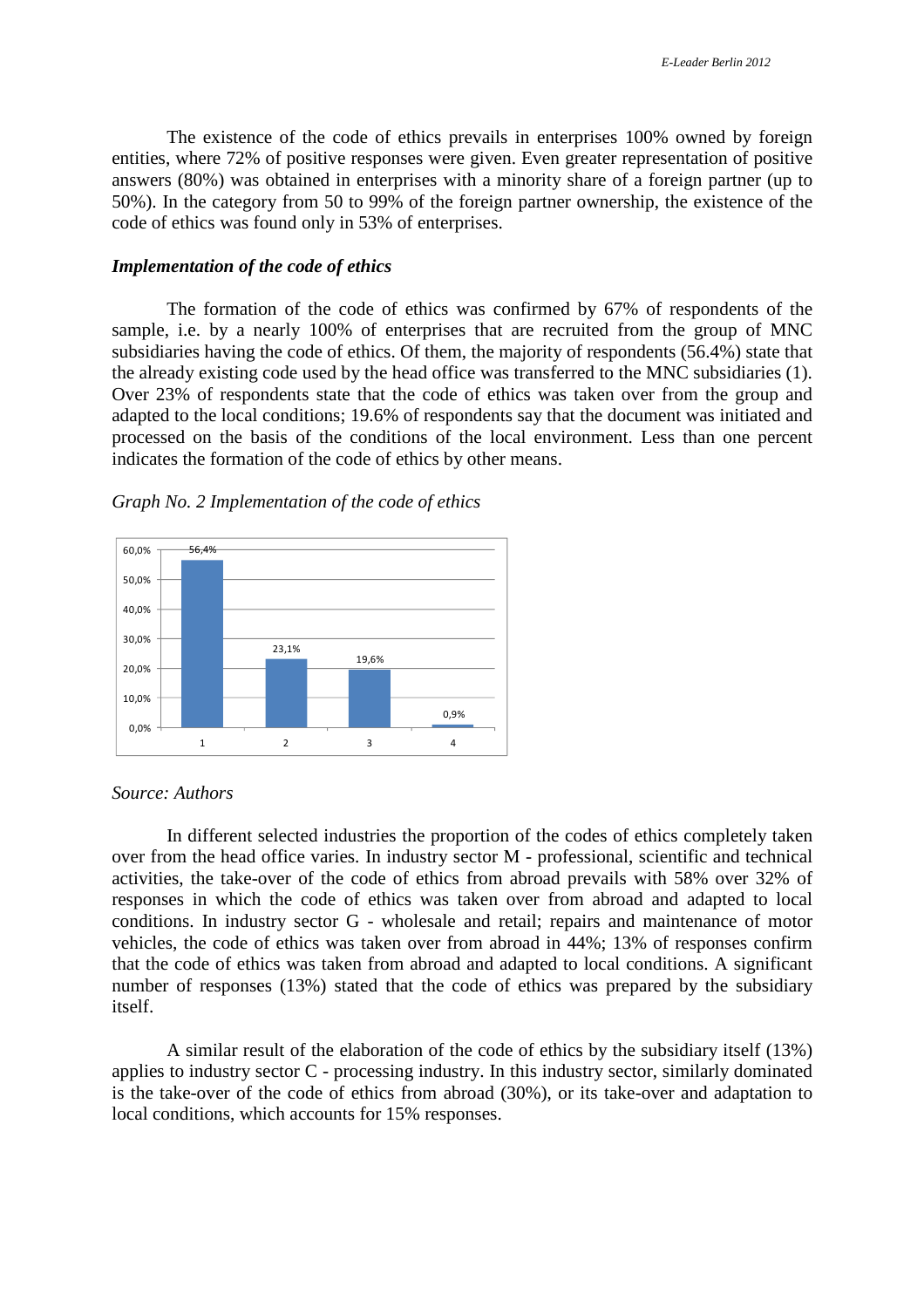A different result comes only from industry sector J - information and communication activities, where in the prevailing 50% cases the code of ethics was elaborated only at the subsidiary level.

The formation of the code of ethics according to the number of employees is mainly characterized by the take-over of the code from a foreign head office; this applies to all size types of the MNC subsidiaries surveyed. The only peculiarity is the finding that in the size group of more than 250 employees, there are several cases of the adaptation of the code of ethics to local conditions.

In terms of the capital participation in the registered capital of the MNC subsidiary, there is an obvious superiority of taking over the head office code of ethics in the companies with 100% capital share in the registered capital of the MNC subsidiary. In companies with lower capital share in the registered capital, there are more cases of local adaptation of the code of ethics by the MNC subsidiary.

## *Existence of the code of ethics according to the national culture of the head office*

The research conducted included the determination of national cultures and the way how they are demonstrated in the MNC subsidiaries in the host country, in our case in the Czech Republic. The existence of the code of ethics was able to be assigned in relation to the identification of the national culture connected with a specific state where the head office of the multinational company operated.

For the evaluation, it was possible to determine a dominant national culture of the MNC in the sample for a total of 271 MNC subsidiaries. In cases where the identification of the influence of the national culture was difficult, the response was marked as 'other', which was the case of 54 respondents of the sample. Seven respondents did not give a clear answer to this question.

The sample was dominated by the representation of German culture (122 subsidiaries), followed by American culture (36 subsidiaries), Austrian culture (26 subsidiaries) and British culture (20 subsidiaries). The influence of other cultures was also found - see Table No. 1 enclosed.

| Table No. 1 Influence of the culture |  |  |
|--------------------------------------|--|--|
|                                      |  |  |

| Kultura        | Počet respondentů |
|----------------|-------------------|
| German         | 122               |
| U.S.           | 36                |
| Austrian       | 26                |
| <b>British</b> | 20                |
| Dutch          | 16                |
| Japanese       | 15                |
| <b>Swiss</b>   | 13                |
| Spanish        | 11                |
| French         | 9                 |
| Russian        | 3                 |
| Celkem         | 27                |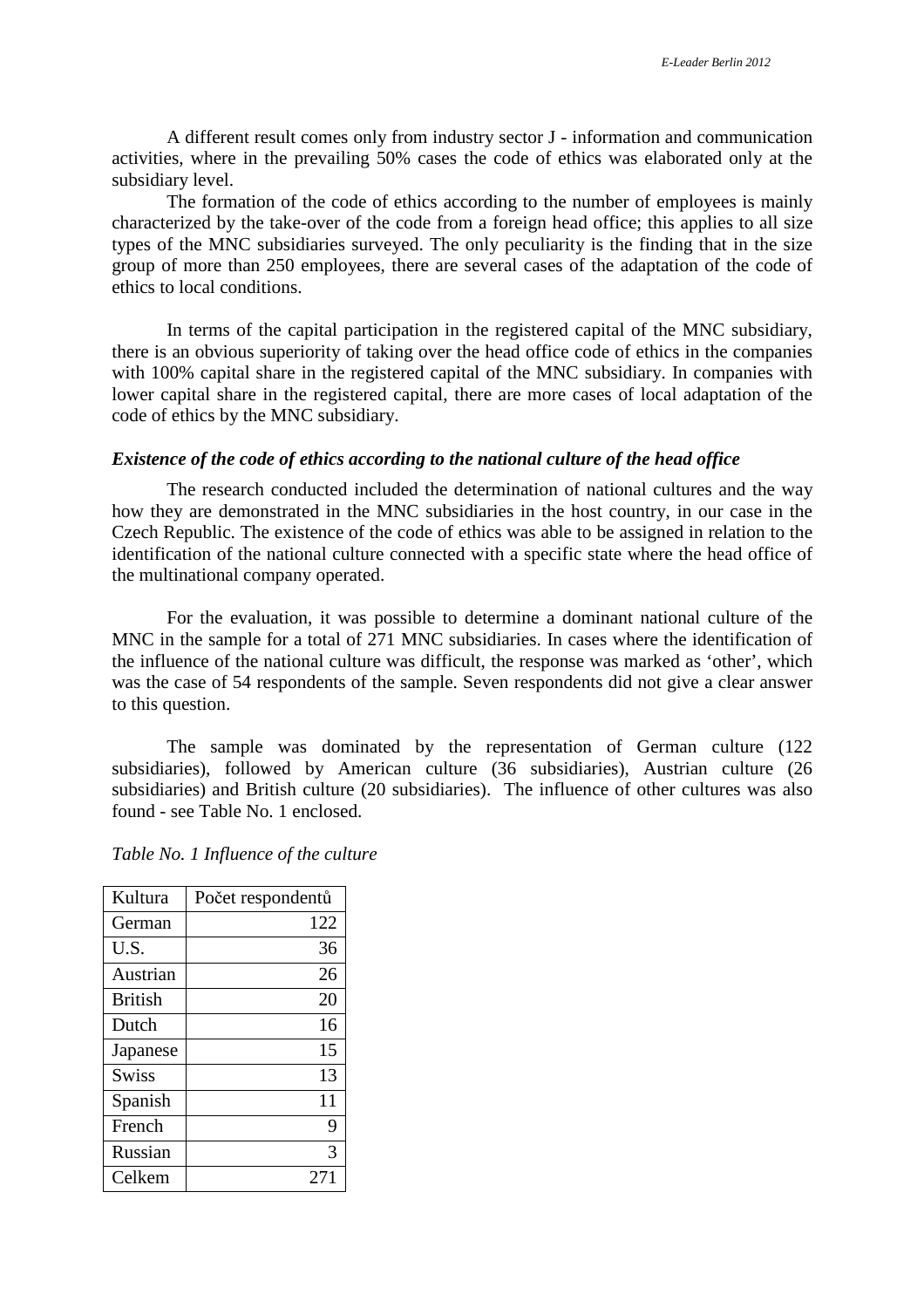## *Source: Authors*



*Graph No. 3 Implementation of the code of ethics* 

### *Source: Authors*

The results obtained showed that the most significant representation of the code of ethics prevails in American and British MNC subsidiaries. A bit surprising are the results of German, French and especially Austrian MNC subsidiaries. The results suggest a deficit of the code of ethics in the MNC subsidiaries with the identified national culture of the state, in which the planned economy is being transformed to a market system. Nevertheless, it needs to be stated that the number of respondents was very limited for a significant demonstration of this phenomenon.

## *The connection between the code of ethics and financial performance*

Financial performance considered in the light of the existence of the code of ethics is not significantly different in the MNC subsidiaries surveyed. The MNC subsidiaries with high financial performance show - in 75% - the existence of the code of ethics; with the declining financial performance, also the occurrence of the existence of the code of ethics in the relevant MNC subsidiary declines - in 70% with average financial performance and in 63% with low financial performance. Financial performance in connection with the manner of the formation of the code of ethics is similar for all MNC subsidiaries, with no significant differences.

## **Conclusions and evaluation**

All partial results imply that the code of ethics in the subsidiaries of multinational companies operating in the Czech Republic is significantly represented. The results obtained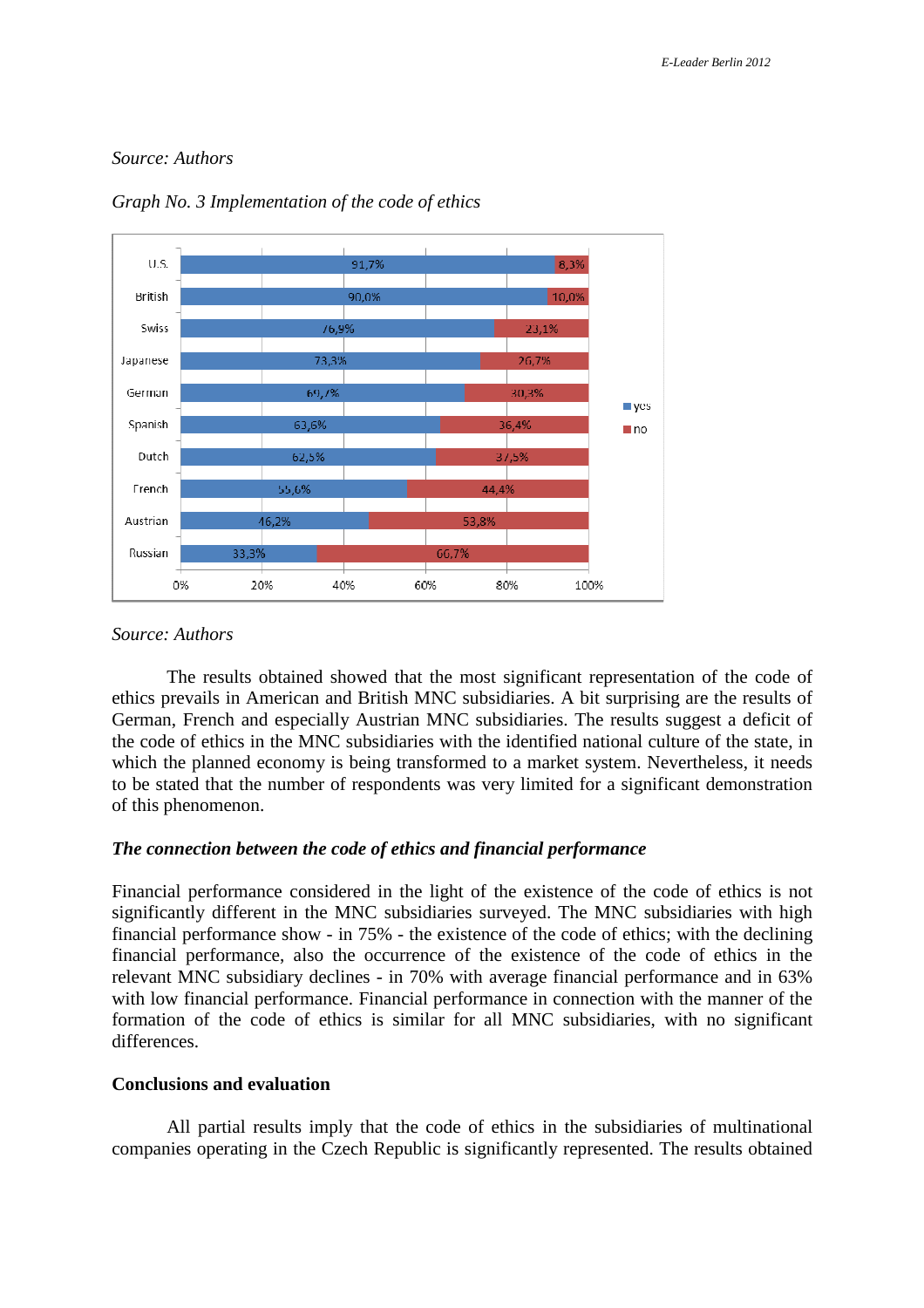show that where the code of ethics exists, its formation and implementation are usually strongly associated with the code of ethics of the MNC head office.

It turns out that the frequently publicized ethical problems in the CR are associated with the industry where the representation of the existence of the code of ethics is lower (civil engineering). To a greater extent, the code of ethics can be found in big MNC subsidiaries in terms of the number of employees, which can be described as a positive phenomenon. An interesting finding is the significantly higher occurrence of the code of ethics in the subsidiaries with a minority share of the foreign partner. This raises possible questions whether this is the consequence of a requirement of the foreign partner who does not have a direct impact on the management of the subsidiary due to the partial participation in the capital to ensure the transparency. These questions cannot be answered through a limited survey and become a subject of further research in this area.

The formation and implementation of the code of ethics indicate the significance of the local adaptation in a non-negligible number of MNC subsidiaries especially in the rapidly growing IT industry. This industry is represented in the CR by strong mutual clashes of the MNC subsidiaries and young, globally developing domestic firms. The observed greater emphasis on the incorporation of local requirements may complete the specifics given for the ethical approach in this sector.

The connection between the code of ethics and financial performance of the MNC subsidiary indicates a positive answer. The survey conducted showed that high financial performance of the MNC subsidiaries is connected with the higher representation of the code of ethics. In subsidiaries with lower financial performance, the representation of the code of ethics appears to be less.

The presented results show some new information in the field of business ethics of MNC subsidiaries. Despite the possible limitations of the research (the set of enterprises surveyed, the number of respondents, etc.), some interesting things are obvious that will have to be further verified. In the following stage of processing the results obtained, the causalities can be focused on that bring new knowledge in the field of the business ethics of the MNC subsidiaries in the post transformation phase of the market system.

### **References**

- 1. Barker, T. S;Cobb, S. L A survey of ethics and cultural dimensions of MNCS Competitiveness Review; 1999; 9, 2; ProQuest Central pg. 11
- 2. Bert Scholtens and Lammertjan Dam Cultural Values and International Differences in Business Ethics Journal of Business Ethics, Vol. 75, No. 3 (Oct., 2007), pp. 273- 284
- 3. Blažek, Ladislav Částek, Ondřej Klapalová, Alena Majerová, Jana Pirožek, Petr - Sedláček, Milan - Šafrová Drášilová, Alena - Žáková Talpová, Sylva. Nadnárodní společnosti v České republice II. Brno : Masarykova univerzita, 2011. 345 s
- 4. Bohata M Business Ethics in Central and Eastern Europe with Special Focus on the Czech Republic Journal of Business Ethics 15: 1571-1577, 1997.